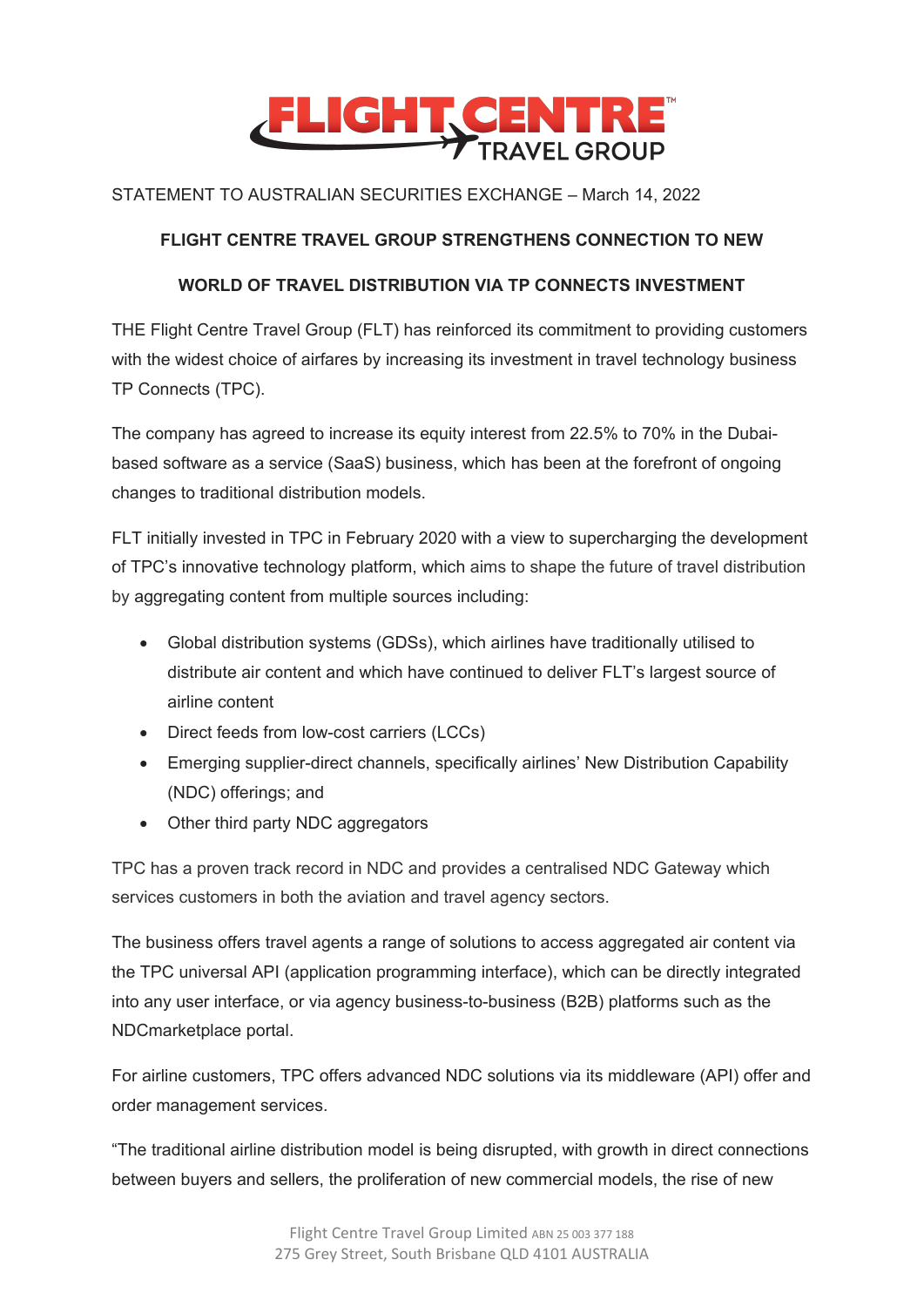entrant technology providers and continued enhancements in connectivity," FLT leisure and supply chief executive officer Melanie Waters-Ryan said.

"Within this ever-changing distribution landscape, we have taken proactive steps to complement our very strong GDS partnerships and ensure we can source and deliver the best content from multiple sources to our leisure and corporate customers globally by investing in TPC.

"TPC has been at the heart of the evolution in airfare distribution during the past decade, is now ingrained in our business and is integral to the new operating systems and platforms we are delivering in both the leisure and corporate sectors.

"By investing further in the business, we have greater influence over future developments and the product's ongoing evolution, while ensuring we continue to deliver the widest choice of airfares to our customers. Greater influence over future developments will also provide FLT with a better opportunity to be ahead of our competitors' comparable solutions."

Other potential commercial benefits to FLT include:

- Lower costs the ability to cost effectively access and book a broad range of NDC content via TPC and avoid the surcharges that some airlines are now applying to bookings made via GDSs. FLT can also access TPC content at a lower rate than it pays to aggregation competitors
- Margin improvement, through access to TPC's margin management tools and ability to control decisions relating to where air content is sourced from
- Access to NDC-related incentives that airlines are increasingly offering to their travel agency partners
- Enhanced ability to offer and distribute exclusive private fares for airlines; and
- Access to new revenue streams through TPC's offerings to airlines and other travel agency groups

TPC was established in 2012 by Rajendran Vellapalath and Praveen Kumar, both of whom maintain an involvement in the business and will become part of the new TPC board. In addition to the TPC board, Mr Vellapalath will continue to be involved in Kerala Pravasi Association, a non-government organisation led by the expatriate community based in India.

The business has a proven track record in developing NDC solutions for airlines and aggregating these for travel sellers and has been recognised globally by the International Air Transport Association (IATA) as both an IT Provider and Aggregator. FLT's involvement in TPC allowed the company to become the first global travel management company to receive IATA Level 4 certification, the highest level available at the time (achieved in 2020).